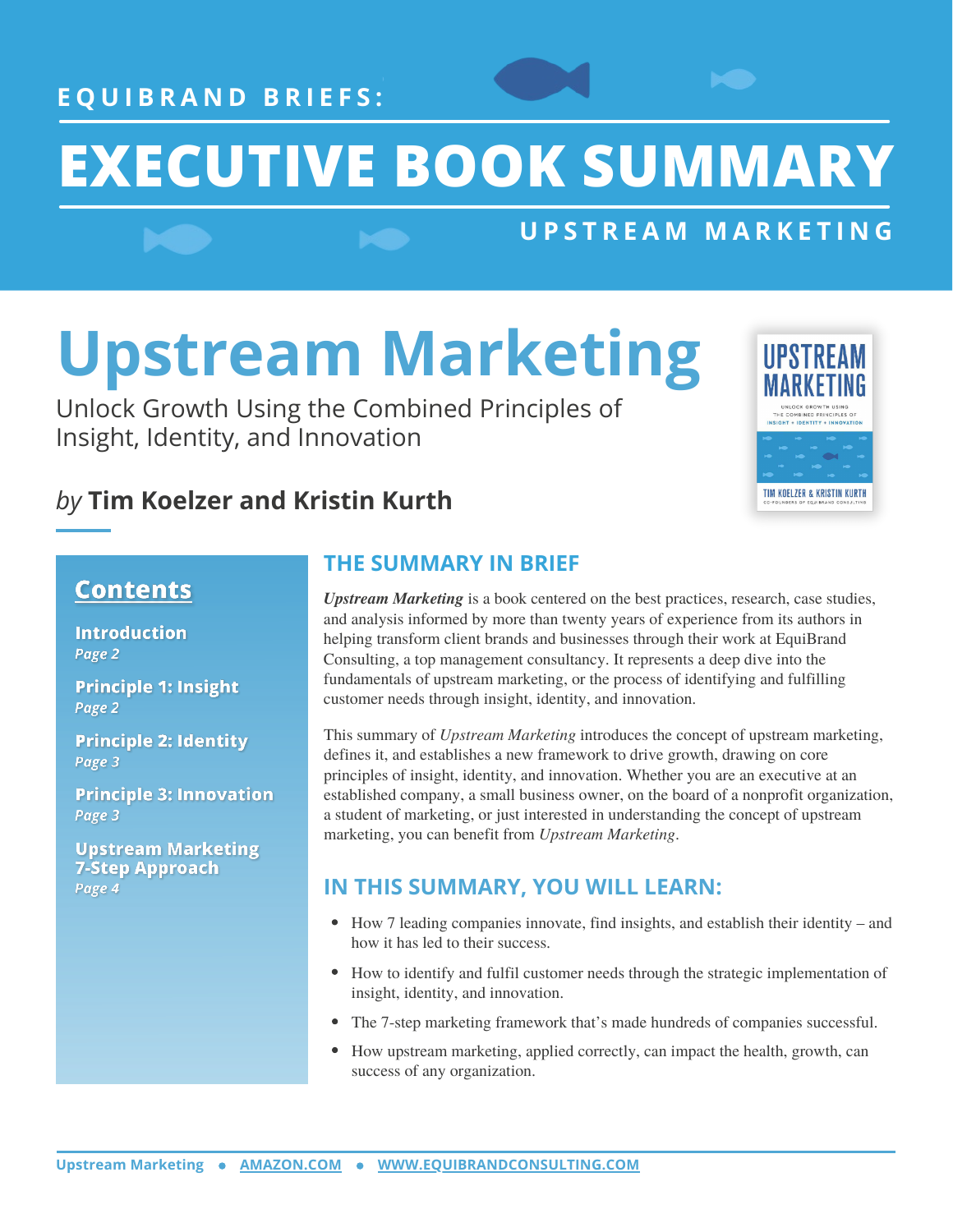## **Introduction**

Most organizations search for growth in all the wrong places. They believe an ad campaign, refreshed website, digital marketing funnel, more content, social media, sales promotion, or similar effort is going to drive sustainable growth.

Many CEOs, business leaders, and marketing managers see their playing field as largely fixed and overemphasize downstream marketing, failing to embrace the power of upstream marketing to build strong brands and transform their business. In some cases, they've surrendered the foundational principles of marketing to the digital era, including an over reliance on marketing push tactics.

The purpose of this summary is to change the perspective and provide the principles, tools, and techniques to redefine the playing field and unlock growth.

Research and experience indicates that the root cause of moderate or stalled growth is an overreliance on downstream marketing. Going upstream offers the opportunity for sustainable brand and business growth. Effective execution, though, involves doing many things well. It requires that the entire organization understand, adopt, and adhere to three universal principles and six best practices.

## **Principle 1: Insight**

Ask a half-dozen marketers to define the term 'marketing' and you'll likely get a dozen or more answers. Most will agree marketing is a broad topic, involves both art and science, and covers a wide range of activities in growing a business.

While there are literally hundreds of definitions of marketing, here's a simple one that fits our purposes: Marketing is meeting wants and needs profitably.

Of course, to meet needs, you have to understand them first, and that is the role of insight. As we see in the next couple of sections, insight promotes clarity. The more clearly you define your organization's purpose and understand your customers, the better success you'll have.

Asking the right questions in the right sequence results in better, faster, and cheaper answers. The next two sections show you how.

#### **Maniacally Focus on the End Customer**

Perform an online search for 'top global brands' or 'most innovative companies' and you'll see a variety of annual

published rankings. The same companies are often at the top, including a subset of the profile companies. Yet, in a principles-based approach to growth, insight, identity, and innovation are equally important. Where, then is the published list of insight leaders? It doesn't exist, at least not on paper.

Insight is an often overlooked principle, mainly because it lacks tangibility. It's relatively easy to quantify innovation and brand identity strength. New product revenues, market share, stock price, and statistical surveys can be evaluated.

Not so with insight. But just because you can't quantify it doesn't mean it's not important. Work from leading upstream marketers indicates it is the underlying, driving component to their success. Along with defining the organization's purpose and high-level growth strategy, insight is the first step. An outside-in perspective is required to counteract the bias of internal focus.

Insight is the ability to understand something in a very clear way by gaining an almost intuitive understanding of the situation. It goes beyond knowledge and understanding to uncover the why and strategic implications.

#### **Define Your Purpose – To Whom? For What?**

Starbucks nurtures the human spirit, one cup at a time. Google makes information universally accessible. Southwest connects people to what's important in their lives. Amazon strives to be the most customer-centric company in the world. Nike seeks to unite the world through sport. Apple simplifies technology. Disney makes people happy through magical family entertainment.

These companies are all well known for their strong brands and innovative products. What drives their performance, though, is an aspirational purpose and a commitment to customer-centricity. They begin with why – using internal clarity to define their organization's aspirations – then leverage deep customer insight to chart new growth strategies.

The idea of beginning with why is described in Simon Sinek's famous TED talk and in his book Start with Why: How Great Leaders Inspire Everyone to Take Action. Says Sinek, "People don't buy what you do; they buy why you do it. And what you do simply proves what you believe." He continues, "Very few people or companies can clearly articulate why they do what they do. By why I mean your purpose, cause, or belief – Why does your company exist? Why do you get out of bed every morning? And why should anyone care?"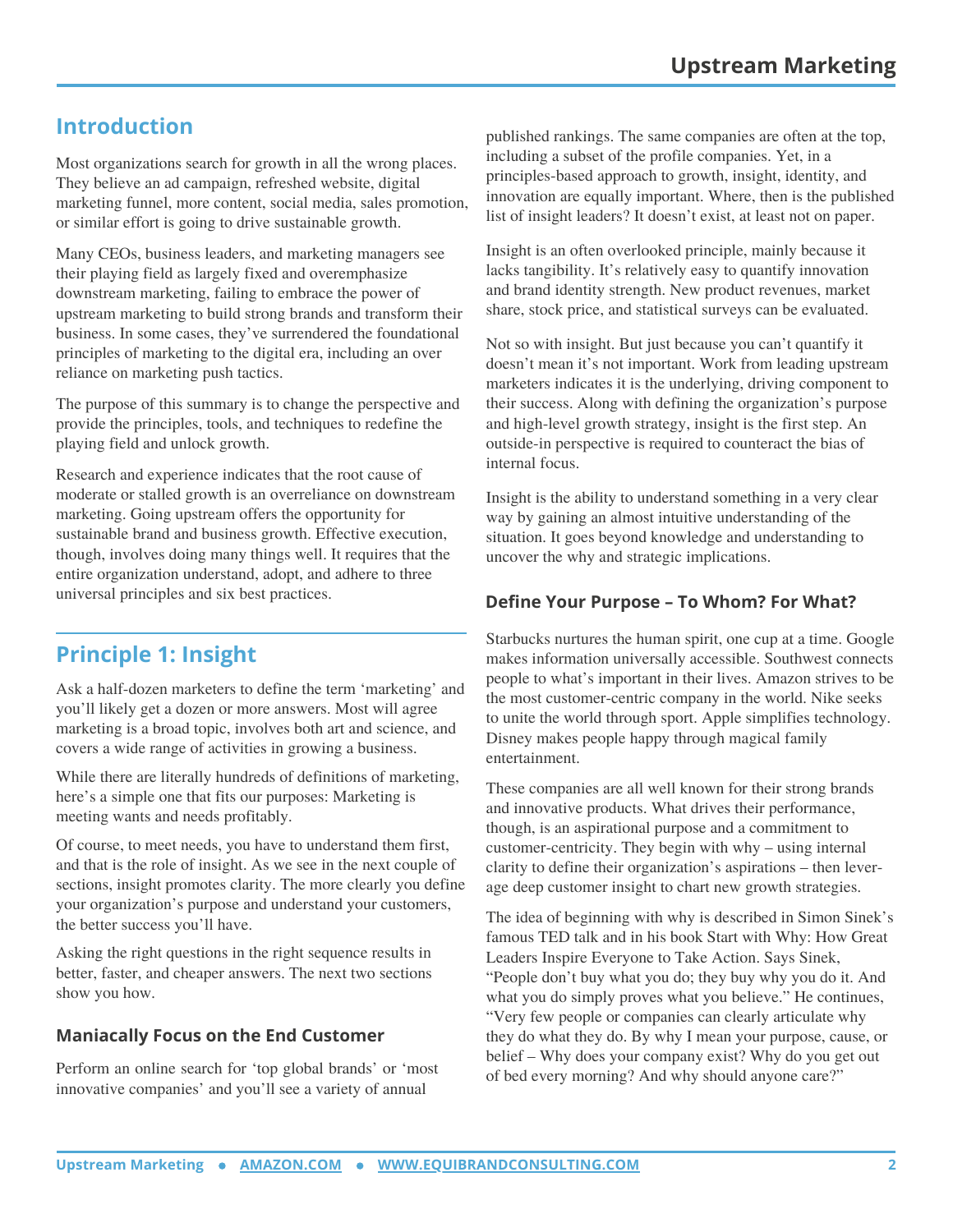Beginning with why inspires employees and helps solidify emotional connections with consumers and other stakeholders. The power of why is amplified when it links with to-whom and for-what insight.

## **Principle 2: Identity**

What comes to mind when you think of the world's most successful and iconic companies?

The best companies create strong, winning identities, both with employees and customers. That identity then shapes how the company operates and distinguishes its brand from competitors. Product patents, technical know-how, and barriers to entry can be fleeting. A brand is one of the few things a company can own forever.

First, intentionally define what you want to become, including a deep and shared understanding of the customer and your organization's purpose. Next, develop value propositions that embody that identity. Finally, build a strong brand that communicates that identity and value proposition internally and externally.

#### **Design and Align Value Propositions**

At the most basic level, a value proposition defines how to win by linking three things – customer needs, benefits sought, and assets and capabilities. When all three parts align, the organization creates and captures value.

Value proposition development recognizes two basic ways to win: either lowering cost or differentiation through enhanced benefits. Value is increased either by adding benefits or reducing what customers pay through lower pricing. Often, companies do both – increasing what you get while decreasing what you pay.

Developing value propositions and making customers aware of them are related but separate concepts. It's possible to have a strong offering that is poorly communicated and nobody knows about. In this case, a value proposition is like a light under a bushel – it cannot offer benefits if no one is aware it's there.

#### **Build and Extend the Brand**

The strongest, most enduring brands result from the disciplined alignment of brand strategies and plans with customer requirements. Like value propositions, branding can occur at multiple levels – corporate, division, product, and so forth. In this way, a company like Walt Disney may have thousands of branded assets, each representing individual

value propositions.

There are numerous ways to define a brand, but start by asking yourself some of these questions to see where you stand in relation to developing an effective brand strategy:

Is brand strategy a senior-level, boardroom topic at your organization?

Have you clearly established a relevant and differentiated brand positioning?

Are you making it easy for customers to buy from you, including aligning brand touchpoints with the customer decision process?

Do the various brands and products fit together in a way that makes it clear to customers what you offer?

## **Principle 3: Innovation**

With innovation, focus shifts to driving growth through a continuous stream of new business models, value propositions, products, and services.

Innovation is a broad topic that can take many forms. We define it this way: Innovation is creating and capturing value in a new way. Creating and capturing value links to value propositions. In a new way involves expanding beyond existing offerings to fucs on new ways to grow.

Research and experience indicate that successful innovation requires two things: strategy and analytics provide focus and promote efficiency while dynamic practices help you respond to new opportunities flexibly. The tricky part is that stability and flexibility need to occur at the same time.

#### **Create, Test, and Learn (Strategy and Process)**

A deep dive into high-innovation companies reveals that each has its own innovation strategy and process, which makes sense considering they operate in different industries. But across them all, they share the following five end-in-sight subprinciples:

- Focus innovation on strategic opportunity areas
- Generate ideas through creative problem solving
- Develop and optimize concepts iteratively
- Determine "What would have to be true?" for success
- Use a portfolio and pipeline approach to manage innovation